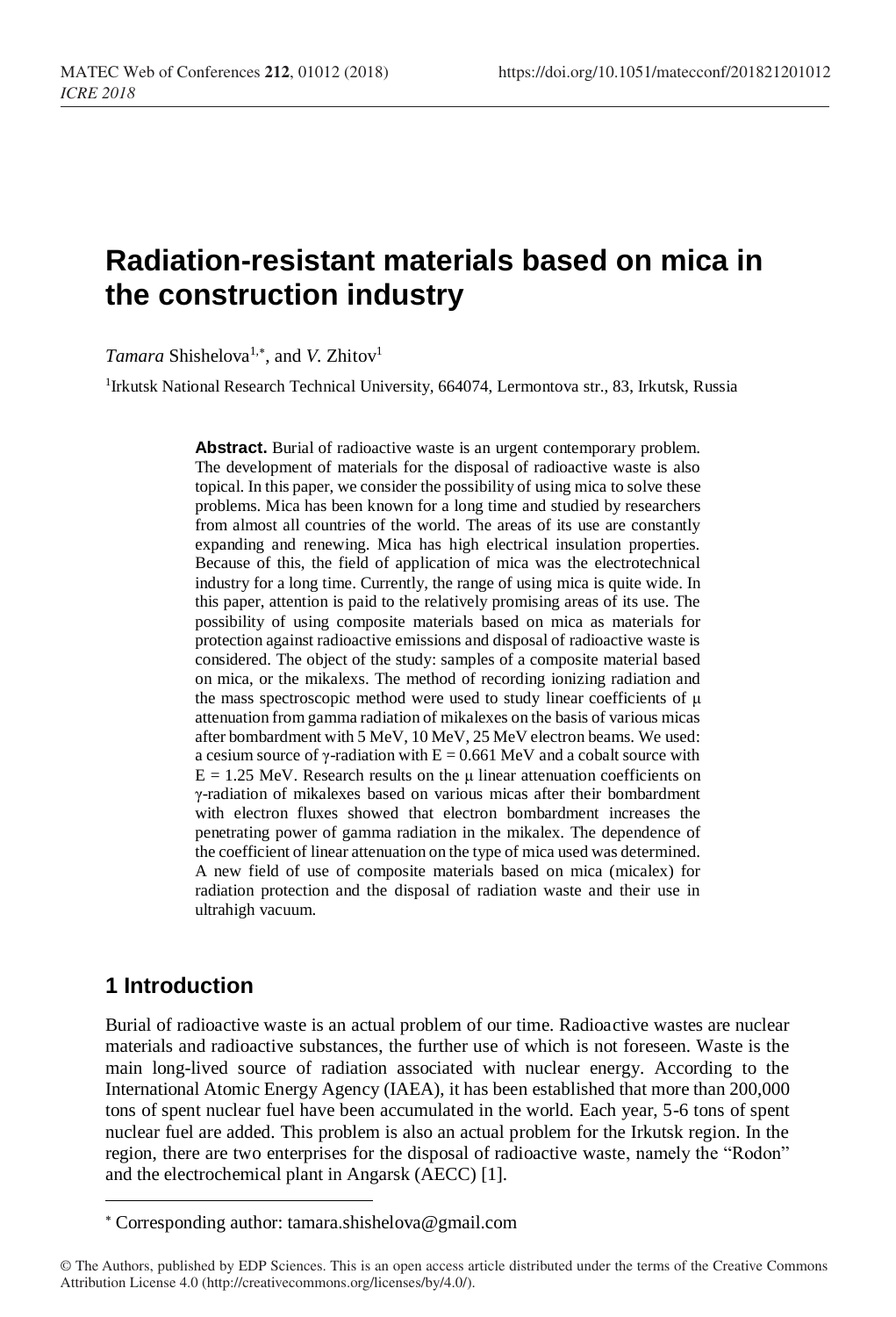The disposal of radioactive waste is carried out in special facilities, burial grounds, which require the use of special radiation-resistant materials. In most cases, various concrete and reinforced concrete structures are used, now large work is being done to dispose of radioactive waste. Despite this, many of the problems remain, most of them are the development of radioactive materials and materials for the storage of radioactive waste. The development of these materials is one of the vital problems of modernity. One of the promising such materials is the composites based on mica and glass (mikaleks).

*Brief description of mica, its use.* The first large-leaf mica that European civilization met was the mica of Karelia. In the XVII and early XVIII centuries, it was widely exported to the west from the Arkhangelsk port and was one of the most important export goods of Russia. The mica muscovite, which is now called light mica, is the name from Moscow or "Moscovia" [2, 3]. By the middle of the XVII century, an independent mica mining center in Siberia appeared. The role of local consumption of mica was large enough, and its extraction successfully developed. At the end of the 17th century, mica deposits were discovered in Aldan in the Mamsky District of the Irkutsk region [4-6]. Mica is one of the most common minerals in the earth's crust. The content of mica in the upper layers of the earth's crust is 2- 4% of the total weight of rocks [3]. However, the world's industrial reserves are very limited. In [7, 8], the issues of extraction, processing, and properties of mica are quite thoroughly considered. Despite the wide distribution in nature of various micas, the greatest industrial importance is muscovite (potassium-aluminum mica) and phlogopite. Muscovite  $KA_{2}$  $[AlSi<sub>3</sub>O<sub>10</sub>](OH,F)<sub>2</sub>$ , as impurities, contains 1-4% of Fe, 0.2-1.1% of Mg, 0.1-0.7% of Na. Its color in thin plates is colorless and transparent, in thick – green, smoky, reddish (so called "ruby" mica). Phlogopite  $K(Mg,Fe)_3[AlSi_3O_{10}](OH, F)_2$  is painted in greenish-brown-amber (up to black) color. As impurities in it, Na, Mn, Rb, Cs, Ba, Li are observed [9]. The most important properties of muscovite and floc-gopit are high mechanical strength, relatively high chemical and thermal stability, electrical strength, small dielectric losses, high specific, bulk resistance.

*Fields of using mica.* If for a long time the field of use of mica was the electrotechnical industry, now the range of mica use has significantly expanded: the construction industry, the paint and varnish industry, agriculture, cosmetology, medicine, etc. [10-13]. Only time can tell what new areas will cover mica and find its useful [14, 15].

*Using mica for radiation protection*. One of the promising areas of mica is its use as a material for radiation protection and disposal of radioactive waste. Substantial growth in production, energy, and transport create conditions in which a person is exposed to technological hazards due to the influence of various factors, the number of which is continuously growing. Radiation is one of them.

At present, there is no such branch of economy where radioactive materials are not used. Russia is the world leader in the use of nuclear energy, the energy of the future. It is necessary to create conditions for ensuring radio security. A large number of radioactive waste accumulates, and a problem arises in its utilization [16-18]. Protection from radiation is the main issue of radiation ecology. In this connection, the issue of developing new radiationresistant materials is of the highest importance.

It should be noted that one of the promising materials is mica, because mica and materials based on it have high radiation resistance. In addition, mica is not affected by acids, alkalis, moisture resistant, not expensive, and has good electrical insulating properties [8, 19]. The data on the effect of gamma-ray irradiation on the structure-phase transformations of biotite and hornblende are given in [20, 21]. Electron irradiation was carried out on a linear accelerator KUT-1 of the NSC "KIPT" (electron energy:  $E \approx 7$  MeV; average beam current: I = 500 μA; irradiation temperature:  $\approx$  40°C; infrared absorption spectra were studied in the frequency range of 400-4000 cm-10. With increasing irradiation dose, there is a consecutive increase in the intensity of the absorption band of 1620 cm-1, related to deformation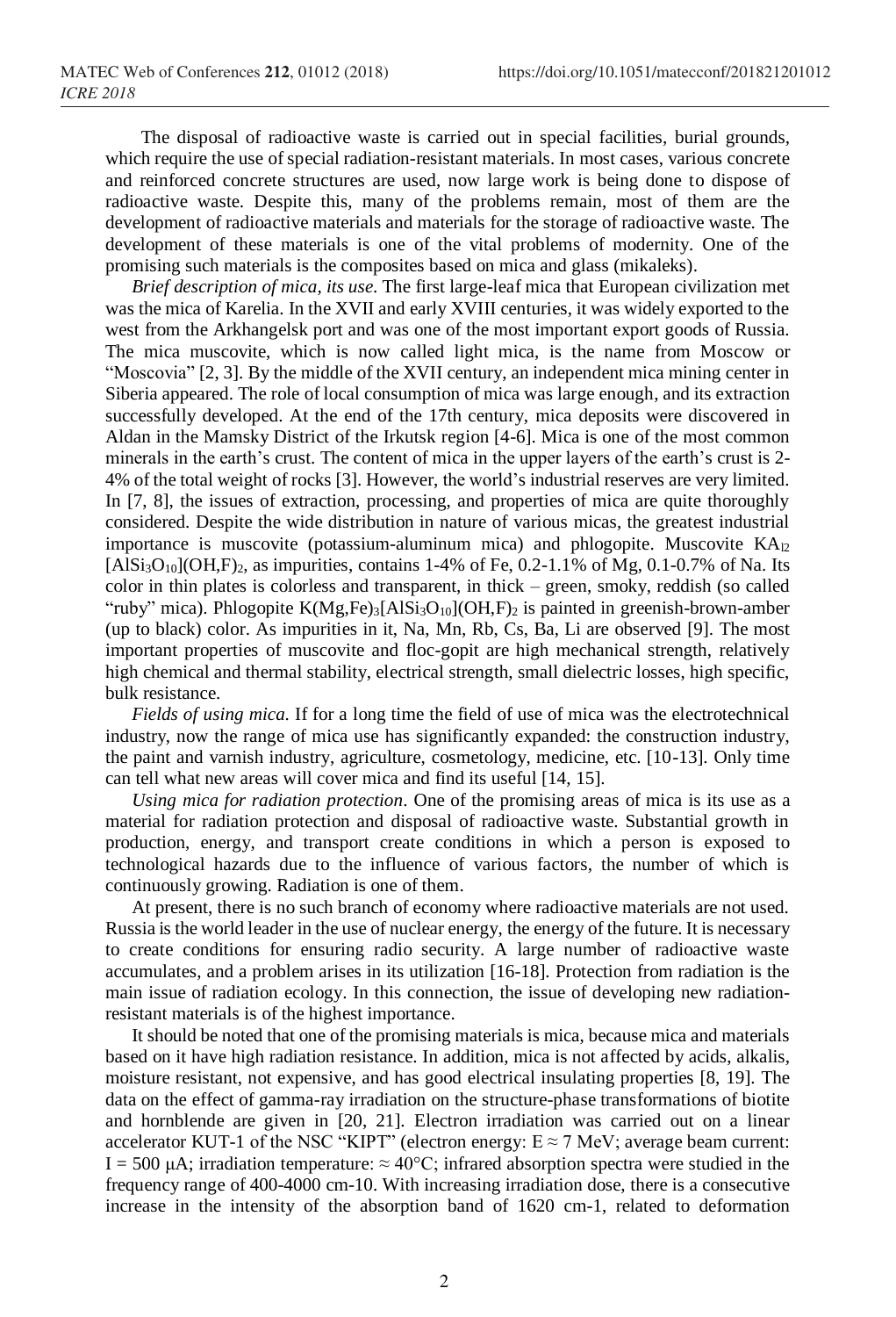vibrations of the O-H bond. There is some disordering of the crystal lattice, as a whole, mica flakes are not destroyed. Mica is a promising material for radiation protection. Changes in the refractive index, pleochroism, and the main IR absorption bands of hornblende are associated with a rearrangement in the octahedral sublattice caused by loss of structural hydroxyl groups and iron oxidation processes.

The production of materials for radiation protection based on mica is a common problem. Our research has shown that the promising material can be the composite material mikaleks being obtained by hot pressing of small-sized mica and low-melting glass, as a result of which a monolith with high electrophysical and mechanical properties is formed, which is not exposed to moisture, most acids, and can withstand complex processing [7, 8, 22]. The linear coefficients of attenuation of μ from gamma radiation of mikalexes of various compositions after bombardment by electron fluxes with an energy of 5 MeV, 10 MeV, and 25 MeV are studied. We used: a cesium source of γ-radiation with  $E = 0.661$  MeV and cobalt with  $E =$ 1.25 MeV.

## **2 Materials and methods**

*Objective*: to study the possibility of using composite materials based on mica for radiation protection, burial of radioactive waste, and for their operation in ultrahigh vacuum.

*The object of the study*: samples of selected composite material (mikaleks) based on muscovite and phlogopite mica, manufactured by hot forging mica deposits of fines and lowmelting glass with a content of 203 (40%, 30%) [23].

*By the method of recording* the ionizing radiation and mass spectroscopic mi-caleses on the basis of various micas after bombardment of them with 5 MeV, 10 MeV, 25 MeV electron beams. We used: a cesium source of  $\gamma$ -radiation with E = 0.661 MeV and cobalt with E = 1.25 MeV.

#### **3 Results and discussion**

The conducted tests of the linear attenuation coefficients  $\mu$  on gamma radiation of mica-lexes of different composition after bombardment of them with 5 MeV, 10 MeV, 25 MeV electron fluxes have shown that electron bombardment increases the penetrating power of gamma radiation in the mikalex. The change in the radiation intensity is determined from the law of attenuation of radiation:

$$
I = I_0 e^{-\mu l},\tag{1}
$$

where  $I_0$  is the intensity of the incident radiation, I is the intensity of the transmitted radiation,  $l$  is the thickness of the sample,  $\mu$  – the coefficient of linear attenuation.

Figure 1 shows the experimental data of the coefficient of linear attenuation. As can be seen from Fig. 1, the best indicators are mikaleks based on phlogopite mica, a more heatresistant mica. The dehydroxylation of this mica is 150-200°C higher than that of muscovite [7, 8, 24, 25].

In  $1/1$ -phlogopite/muscovite is  $70\%$  + glass-30%,  $2/2$ -phlogopite/muscovite-60% + glass 203-40%, depending on the radiation energy: a - cesium source, b - cobalt source of electrons.

A clear dependence of the coefficient of linear attenuation on the composition of the mikalex was revealed: the type of mica used, the percentage of mica, and the binding agent. A new field of use of composite materials based on mica (micalex) is recommended, as radiation-resistant materials and materials for the disposal of radiation waste.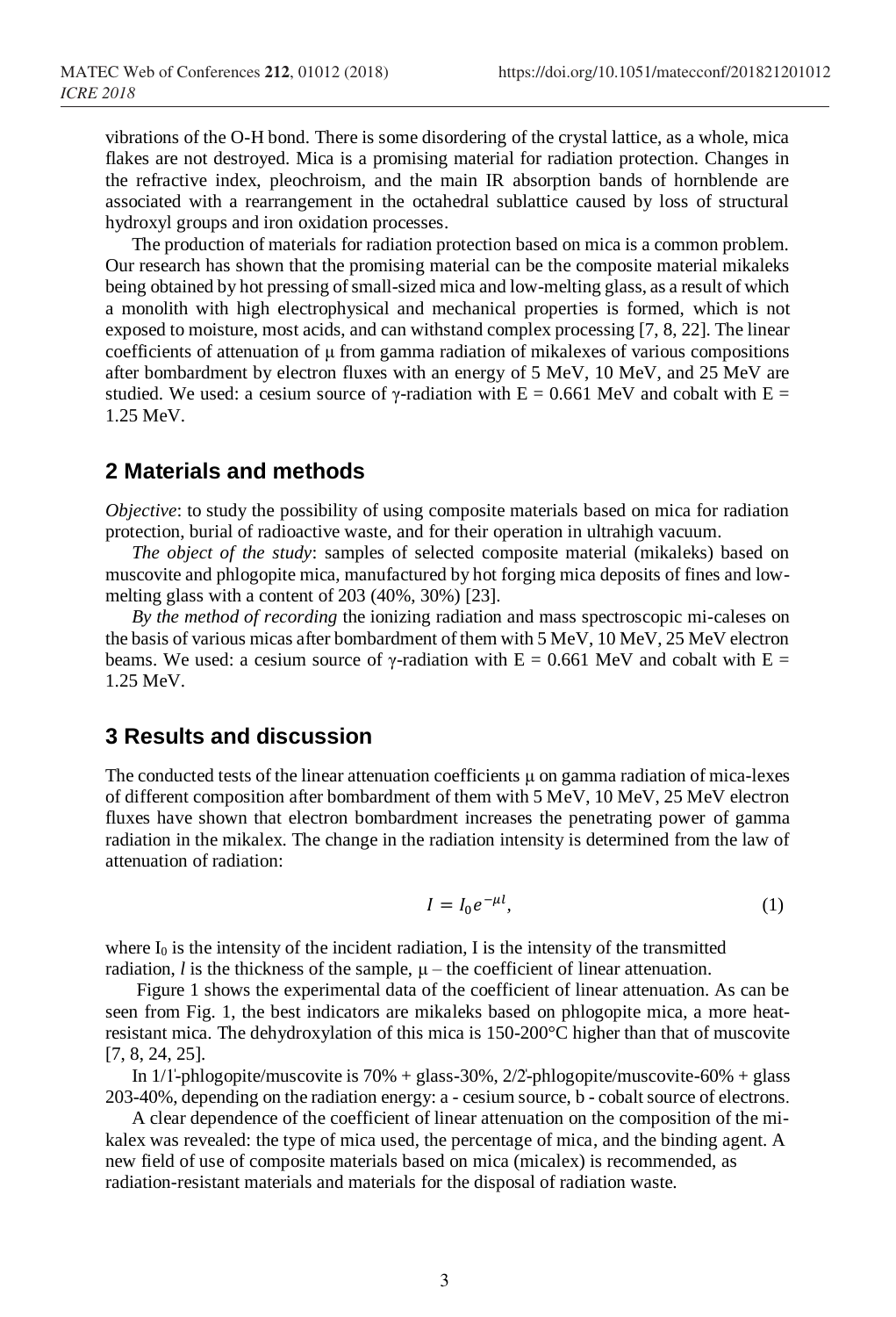Mikaleks was tested for gas separation in ultrahigh vacuum. A sample of  $20x20x3$  mm<sup>3</sup> was placed in an ultrahigh vacuum device USU-3. The unit was evacuated to a vacuum of 10<sup>-8</sup> mm Hg. After reaching this limit, a 12-hour warm-up of the system was carried out together with the sample at a temperature of  $10^0$ C. The cooled system was pumped down to  $10^{-11}$  mm Hg. During the entire experiment, mass spectrometric monitoring of the composition of the residual gases was carried out. As a result of the experiments, it is found out that the presence of a sample in the system in no way affected either the pumping regime, the value of the maximum achievable vacuum, or the spectrum of residual gases. The conducted tests showed the possibility of using the products from the phlogopite mikaleks in ultrahigh vacuum as substitutes for ultrahigh-vacuum ceramics (UVC). Particularly valuable property of this material, in contrast to UVC, is the ability to withstand mechanical processing: drilling, milling, cutting. It is recommended to use this composite material in space.



**Fig. 1.** Dependence of the change in the linear attenuation coefficient μ on γ-radiation by electrons of different energies in accordance with the percentage content of the glass.

# **4 Conclusion**

It was first experimentally established that a composite material based on mica and glass (mikaleks) can be used for radiation protection and burial of radioactive waste. Promising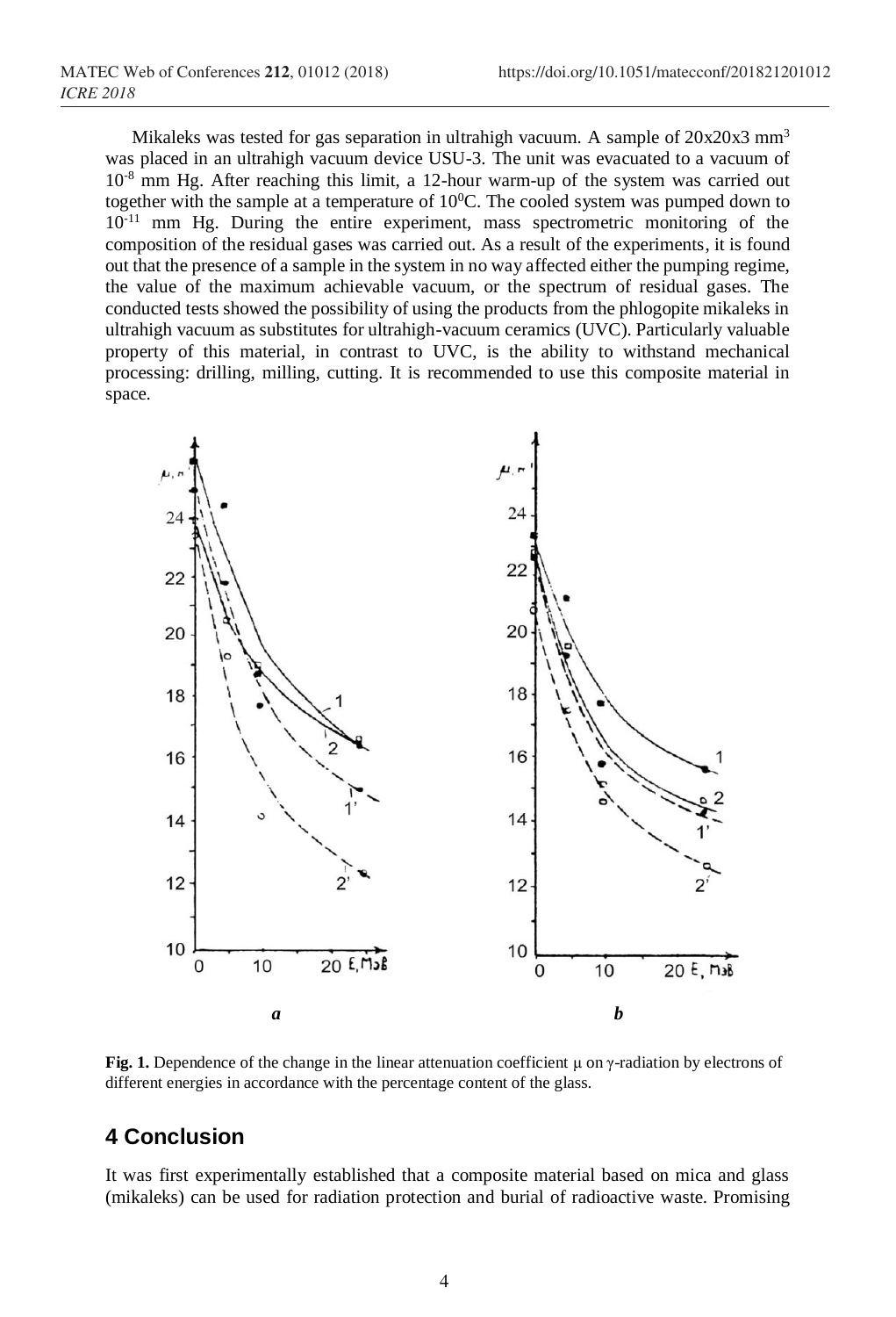areas of using a composite material based on mica and glass for protection against radioactive emissions and for burial of radioactive waste in the construction industry are recommended.

### **References**

- 1. RIA News (https://ria.ru/eco/20080923/151523253.html, 2008)
- 2. M. M. Shakhnovich, Izvestiya of the Irkutsk State University. Series: Geoarcheology. Ethnology. Anthropology, **9,** 141–152 (2014)
- 3. A. Yu. Apsharov, Yu. E. Lytkina, S. B. Kurmangaliev, *Science, education and innovation: proceedings of the intern. scientific-practical. conf.* (Sterlitamak, 2017)
- 4. G. A. Yalovik, *New and non-traditional types of deposits of useful excavated in Baikal and Transbaikalia: proceedings of the all-Russian scientific-practical conference*, 3– 15 (2010)
- 5. M. A. Vinokurov, A. P. Sukhodolov, *Economics of the Irkutsk region* (Irkutsk, 1999)
- 6. A. V. Tkachev, L. N. Sapozhnikova, *Multifactorial models of deposits of sheet muscovite for poly-stage geological prospecting works. Granite pegmatites: problems of geological theory and practice* (VIMS, Moscow, 2008)
- 7. T. I. Shishelova, V. V. Shulga, Journal of Basic Research, **3-3**, 538-541 (2016)
- 8. T. I. Shishelova, N. G. Tyurin, E. A. Chaykina, S. B. Leonov, *Physicochemical Foundations of Production of Mica Composites* (Izd. LAD, Irkutsk, 1993)
- 9. K. I. Volkov, P. N. Zagibalov, M. S. Metsik, *Properties, extraction and processing of mica* (East-Sib., Izdatelstvo, Irkutsk, 1971)
- 10. S. R. Abdulova, N. M. Olakh, *The interaction of science and society: problems and perspectives* 22–23 (2016)
- 11. V. I. Bondarenko, G. V. Lukin, E. V. Samarkina, Herald of the IrGSCA, **51**, 104–111 (2012)
- 12. I. O. Leushin, A. S. Lychagov, Blank Production in Machine Building, **8**, 3–7 (2015)
- 13. V. B. Petrov, N. Yu. Glazova, Yu. G. Bychenya, *Problems of rational use of natural and technogenic raw materials in the Barents region in construction and technical materials technology: proceedings of the international conference* (2013)
- 14. M. C. Pazos, M. A. Castro, A. Cota, F. J. Osuna, E. Pavon, M. D. Alba, Journal of Industrial and Engineering Chemistry, **52**, 179-186 (2017)
- 15. I. A. Serebryanik, S. V. Fedorova, Theoretical and Applied Science, **10**, 20–23 (2015)
- 16. I. M. Neklyudov, E. P. Shevyakova, E. P. Bereznyak, V. L. Uvarov, L. A. Saenko, E. A. Borts. VANT: Series of Physics of Radiation Damage and Radiation Material Science, **4(89)**, 60 (2006)
- 17. V. A. Alekseenko, A. B. Ivanov, *Geological and hydrological aspects of the problem of disposal of liquid radioactive wastes: materials III Mezhdunar. symposium on the disposal of RO* (Ekaterinburg, 1995)
- 18. V. B. Dubrovsky, *Radiation resistance of building material*s (Stroyizdat, Moscow, 1977)
- 19. H. Sreenivasan, P. Kinnunen, E.-P. Heikkinen, M. Illikainen, Minerals Engineering, **113**, 47-54 (2017)
- 20. E. P. Bereznyak, L. A. Saenko, E. P. Shevyakova, Herald of the KhNU, **915**, 44–47 (2010)